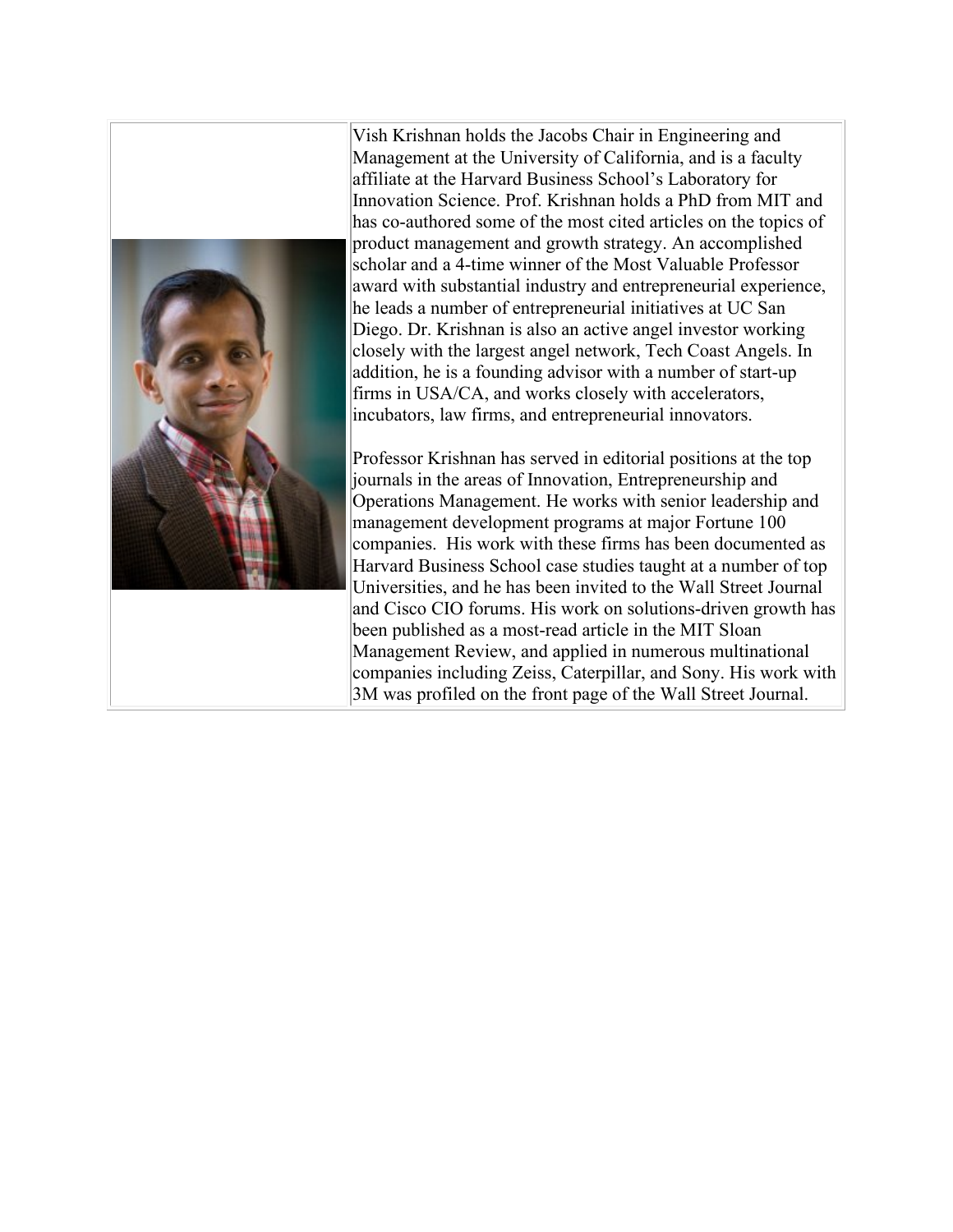## **Vish Krishnan** Professor and Jacobs Family Chair, UC San Diego Rady School of Management E-Mail: [vk@ucsd.edu;](mailto:vk@ucsd.edu) PH: (1) 619-621-8474; Skype: vkrishn9

#### EDUCATION

| Doctor of Science                | Massachusetts Institute of Technology (1993) |
|----------------------------------|----------------------------------------------|
| Master of Engineering            | Carnegie Mellon University                   |
| Bachelor of Technology (B. Tech) | Indian Institute of Technology, Madras       |

#### PRINCIPAL FIELDS OF SPECIALIZATION AND INTEREST

Innovation & Entrepreneurship, Science, Technology and Operations Management

#### ACADEMIC EXPERIENCE

| Fall 2012-Current    | Faculty Director, California Institute for Innovation & Development                                                                  |
|----------------------|--------------------------------------------------------------------------------------------------------------------------------------|
| Summer 2016-Current  | Associate Director, Institute for the Global Entrepreneur, UC San Diego                                                              |
| Sep 2012-Current     | Co-Principal Investigator, California Center for Service Science                                                                     |
|                      | UCOP-funded Partnership with multiple University of California campuses.                                                             |
| Oct 2013-Current     | Co-Principal Investigator, UC Center for Accelerating Innovation                                                                     |
|                      | \$12 Million grant from NIH to build this partnership across University of<br>California medical, engineering, and business schools. |
| Sep 2008-August 2010 | Founding Faculty Lead of Rady Doctoral Program, UC, San Diego                                                                        |
| July 2005-Current    | Professor of Management, University of California, San Diego                                                                         |
|                      | Voted "Most Valuable Professor" 2009, 2012, 2016, 2017 by Working MBAs                                                               |
| Dec. 1998-June 2005  | Associate Professor of Management, University of Texas at Austin                                                                     |
| Aug 1993-1998        | Assistant Professor of Management, University of Texas at Austin                                                                     |

### PROFESSIONAL AND UNIVERSITY SERVICE

Member of the UC San Diego's Council of Innovation Leadership, 2017-Current Senior Editor, INFORMS Journal *M&SOM*, 2006-2013. Associate Editor 2015-2018. Associate Editor, *Management Science*, Innovation and Entrepreneurship Nov 2001-Current. Associate Editor, *Management Science*, Operations Management Department, July 2014-Current. Department Editor, Production and Operations Management (POM), Aug 2003-2010. Member of the Editorial Review Board, IEEE Transactions in Engg. Management, Oct 2001-2005.

### MAJOR JOURNAL PUBLICATIONS

Krishnan, V., J. Lee, O. Mnyshenko, and H. Shin, "Inclusive Innovation: Broader Market coverage for Innovative New Products". " Manufacturing and Service Operations Management, Forthcoming.

J. Lee, H. Shin, and V. Krishnan, "Business Models for Technology Supply Chains". " Management Science, Forthcoming.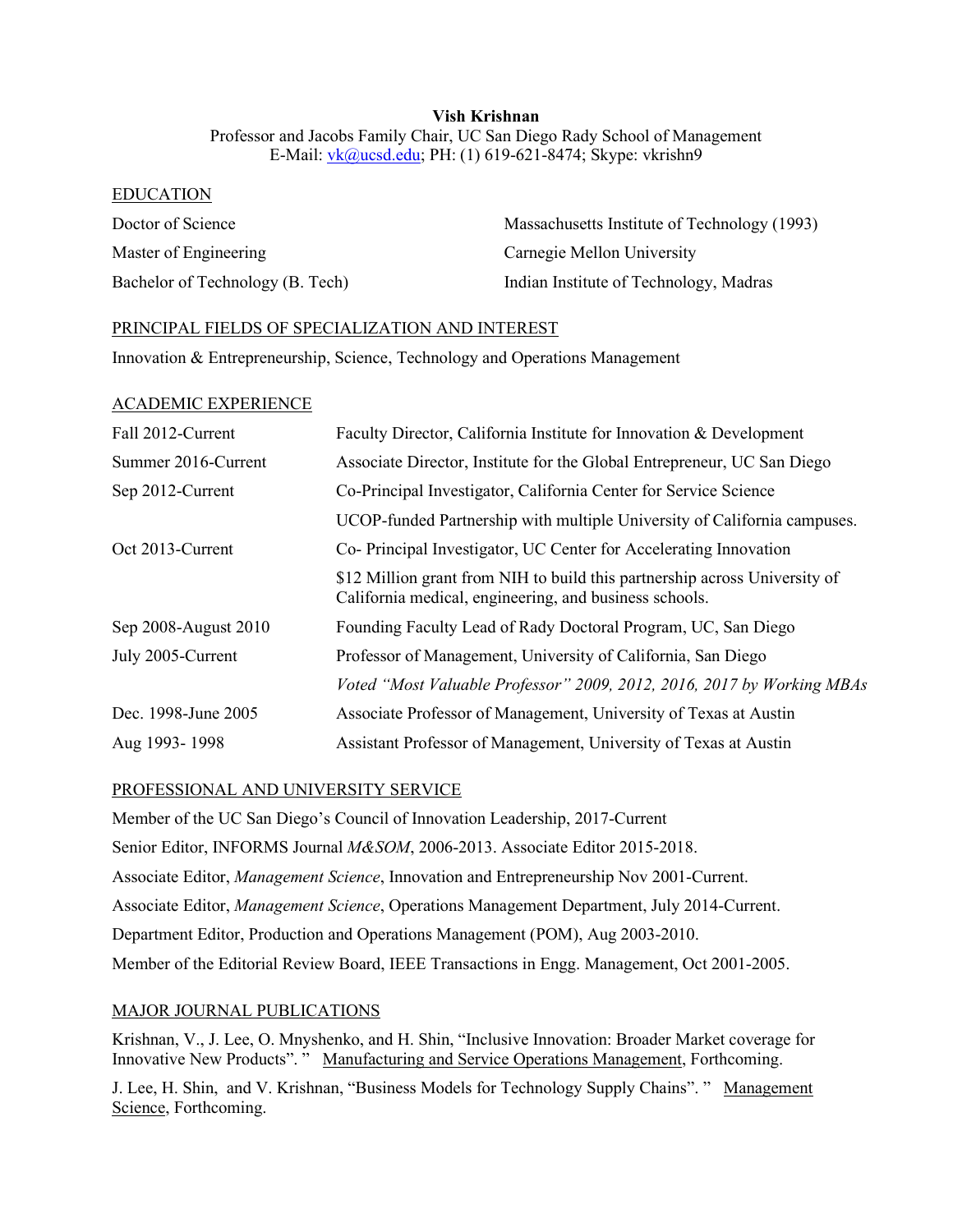Wang, J., X. Wu, and V. Krishnan, "Decision Structure and Performance of Networked Technology Supply Chains", Manufacturing and Service Operations Management, Forthcoming, October 2016.

Balasubramanian, S., S. Bhattacharya, and V. Krishnan, ["Pricing Information Goods: A Strategic](http://pubsonline.informs.org/doi/abs/10.1287/mksc.2014.0894)  [Analysis of the Selling and Pay-per-use Mechanisms"](http://pubsonline.informs.org/doi/abs/10.1287/mksc.2014.0894), Marketing Science, Published Online: March 20, 2015, 218 - 234.

Krishnan, V., K. Maki, E. Castillo, and D. Guss, "Service Design for Improved Satisfaction: Decoding the Mechanism for Impact of Patient Call Back in Emergency Healthcare". Service Science, (INFORMS Journal), [Published Online: December 18, 2015, Page Range: 315 -](http://pubsonline.informs.org/doi/abs/10.1287/serv.2015.0117) 330.

Mueller, J., Wakslak, C.J., & Krishnan, V. "Construing creativity: The how and why of recognizing creative ideas," Journal of Experimental Social Psychology[, Volume 51, March 2014, Pages 81–87.](http://www.sciencedirect.com/science/article/pii/S0022103113001935)

Bala, R., V. Krishnan, and W. Zhu, "**Distributed Development and Product Line Decisions**", Production and Operations Management, [Volume 23, Issue 6, 1057–1066, June 2014.](http://onlinelibrary.wiley.com/doi/10.1111/poms.12185/abstract)

Wu, Yaozhong, K. Ramachandran, and V. Krishnan, ["Managing Cost Salience and Procrastination in](http://onlinelibrary.wiley.com/doi/10.1111/poms.12095/pdf)  [Projects: Compensation and Team Composition"](http://onlinelibrary.wiley.com/doi/10.1111/poms.12095/pdf), Production and Operations Management, Vol. 23, No. 8, August 2014, pp. 1299–1311.

Bardhan, I. V. Krishnan, and S. Lin, " [Business Value of Information Technology: Testing the Interaction](http://pubsonline.informs.org/doi/pdf/10.1287/isre.2013.0481)  [Effect of IT and R&D on Tobin's Q"](http://pubsonline.informs.org/doi/pdf/10.1287/isre.2013.0481), Information Systems Research, Vol. 24, No. 4, December 2013, pp. 1147–1161.

Bardhan, I. V. Krishnan, and S. Lin, ["Team Dispersion, Information Technology, and Project Performance"](http://onlinelibrary.wiley.com/doi/10.1111/j.1937-5956.2012.01366.x/abstract), Production and Operations Management, Volume 22, Issue 6 (November/December 2013), pp. 1478–1493.

V. Krishnan, "Operations Management Opportunities in Technology Commercialization and Entrepreneurship", Production and Operations Management[, VOLUME 22, ISSUE 6, PAGES 1439–1445.](http://onlinelibrary.wiley.com/doi/10.1111/poms.12012/abstract;jsessionid=1337A6799A7E1FADE6B8FC647C7B6A27.f03t02)

Erat, S. and V. Krishnan, ["Managing Delegated Search Over Design Spaces"](http://papers.ssrn.com/sol3/papers.cfm?abstract_id=1567599), Management Science, 58, (3), March 2012, 606–623,March 2012.

Krishnan, V. and Ramachandran, K., "Integrated Product Architecture and Pricing for Managing Sequential Innovation", Management Science, 57(11), 2040–2053, [Aug 2011.](http://mansci.journal.informs.org/content/early/2011/08/12/mnsc.1110.1391.abstract)

Bhaskaran, S. and V. Krishnan, "Effort, Revenue, and Cost-Sharing in Contractual New Product Development", Management Science, Vol. 55, (7), 1152-1169, July 2009.

Ramachandran K. and V. Krishnan "Design Architecture and Introduction Timing for Rapidly Improving Industrial Products", Manufacturing and Service Operations Management, Vol. 10, (1), Winter 2008, 149- 171.

Krishnan, V. and K. Ramachandran, "Economic Models of Product Family Design and Development", in Handbook of New Product Development Management, edited by C. H. Loch and S. Kavadias, Elsevier, 2007.

Bardhan, I. V. Krishnan, and S. Lin, "Project performance and the enabling role of information technology: An Exploratory study on the role of Alignment", Manufacturing and Service Operations Management, vol. 9, (3), 2007.

Krishnan, V. and W. Zhu, "Designing a Family of Development-Intensive Products" Management Science, Vol. 52, No. 6 (June 2006 Lead Article), 813-825.

Krishnan, V. and C. Loch, "A Retrospective Look at Production and Operations Management Articles on new Product Development", Production and Operations Management, Vol. 14 No. 4, (Winter 2005), 433-441.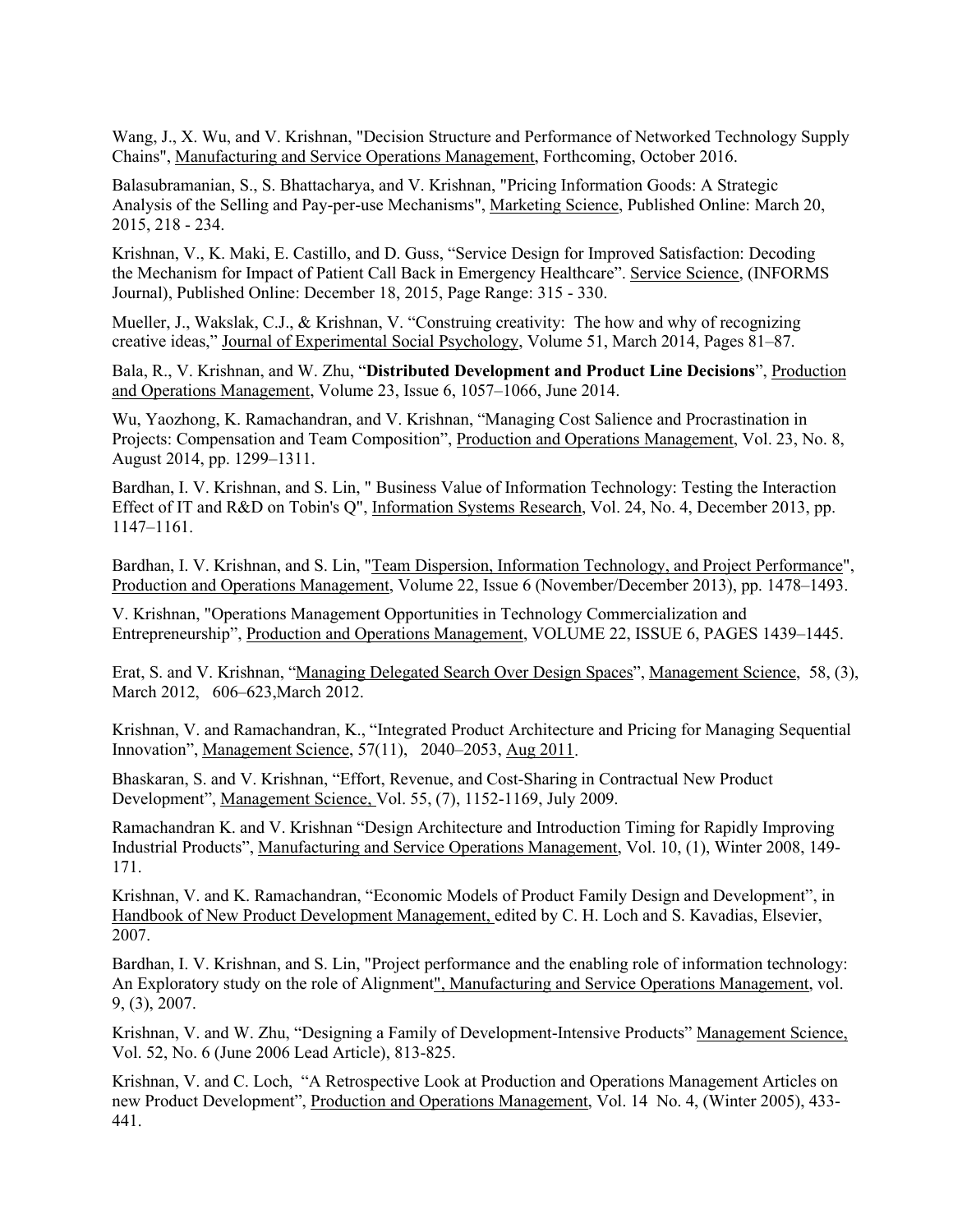Krishnan, V. and C. Loch "Introduction to the Special Issue: Management of Product Innovation, Production and Operations Management", Vol. 14, No. 3, Fall 2005, 269-271.

Sawhney, M., S. Balasubramanian and V. Krishnan, "Creating Growth with Services", Sloan Management Review, Vol. 45, No. 2, (Winter 2004), 34–43.

Bhattacharya, S., V. Krishnan, and V. Mahajan, "Operationalizing Technology Improvements in Product Development Decision Making", European Journal of Operations Research, Vol. 149, (2003) 102-130.

Krishnan, V. and S. Bhattacharya, "Technology Selection and Commitment: The Role of Uncertainty and Design Flexibility", Management Science, Vol. 48, No. 3, (March 2002), 313-327.

Krishnan, V. and S. Gupta, "Appropriateness and Impact of Platform-Based Product Development", Management Science, Vol. 47, No. 1, (January 2001), 52-68.

Krishnan, V. and K. Ulrich, "Product Development Decisions: A Review of the Literature", Management Science, Vol. 47, No. 1, (January 2001), 1-21.

Balasubramanian, S., V. Krishnan, and M. Sawhney, New Offering Realization in the Networked Digital Environment", in Digital Marketing, edited by V. Mahajan and J. Wind, John Wiley & Sons, December 2000.

Gupta, S. and V. Krishnan, "Integrated Component and Supplier Selection For a Product Family", Production and Operations Management*,* Vol. 8, No. 2, (1999), 163-181.

Krishnan, V., R. Singh, and D. Tirupati, "A Model-Based Approach For Developing a Family of Technology-Based Products", INFORMS Journal on Manufacturing and Service Operations Management*,*  Vol. 1, No. 2, (1999), 132-156.

Krishnan, V., "Modeling Ordered Decision Making in Product Development", European Journal of Operations Research*,* Vol. 111, No. 2, (December 1998), 351-368.

Bhattacharya, S., V. Krishnan, and V. Mahajan, "Managing New Product Definition in Highly Dynamic Environments", Management Science*,* Vol. 44, No. 11, (Nov. 1998 Part 2 of 2), S50-S64.

Gupta, S. and V. Krishnan, "Product Family-Based Assembly Sequence Design Methodology", IIE Transactions*,* 30, (1998), 933-945.

Krishnan, V., S. D. Eppinger, and D. E. Whitney, "Simplifying Iterations in Cross-Functional Design Decision Making", ASME Journal of Mechanical Design*,* Vol. 119, (No. 4, December 1997), 485-493.

Krishnan, V., S. D. Eppinger, and D. E. Whitney, "A Model-Based Framework for Overlapping Product Development Activities", Management Science*, April 1997*, 437-451.

Kalyanaram, G. and V. Krishnan, "Deliberate Product Definition: Customizing the Product Definition Process", Journal of Marketing Research*,* April 1997, Vol. XXXIV, 276.

Krishnan, V., "Managing the Simultaneous Execution of Coupled Phases in Concurrent Product Development", IEEE Transactions in Engineering Management*,* Vol. 43, (No. 2, May 1996), 210-217*.*

Krishnan, V., S. D. Eppinger, and D. E. Whitney, "Accelerating Product Development by the Exchange of Preliminary Information", ASME Journal of Mechanical Design, Vol. 117, (December 1995), 491-498.

#### PUBLISHED (REFEREED) CONFERENCE PROCEEDINGS

Krishnan, V., S. D. Eppinger, and D. E. Whitney, "Iterative Overlapping: Accelerating Product Development by Advance Information Exchange", *Proceedings of ASME Design Theory and Methodology Conference*, Fall 1993.

Krishnan, V., S. D. Eppinger, and D. E. Whitney, "Towards a Cooperative Design Methodology: Analysis of Sequential Decision Strategies", *Proceedings of ASME Design Theory and Methodology Conference*, Fall 1991.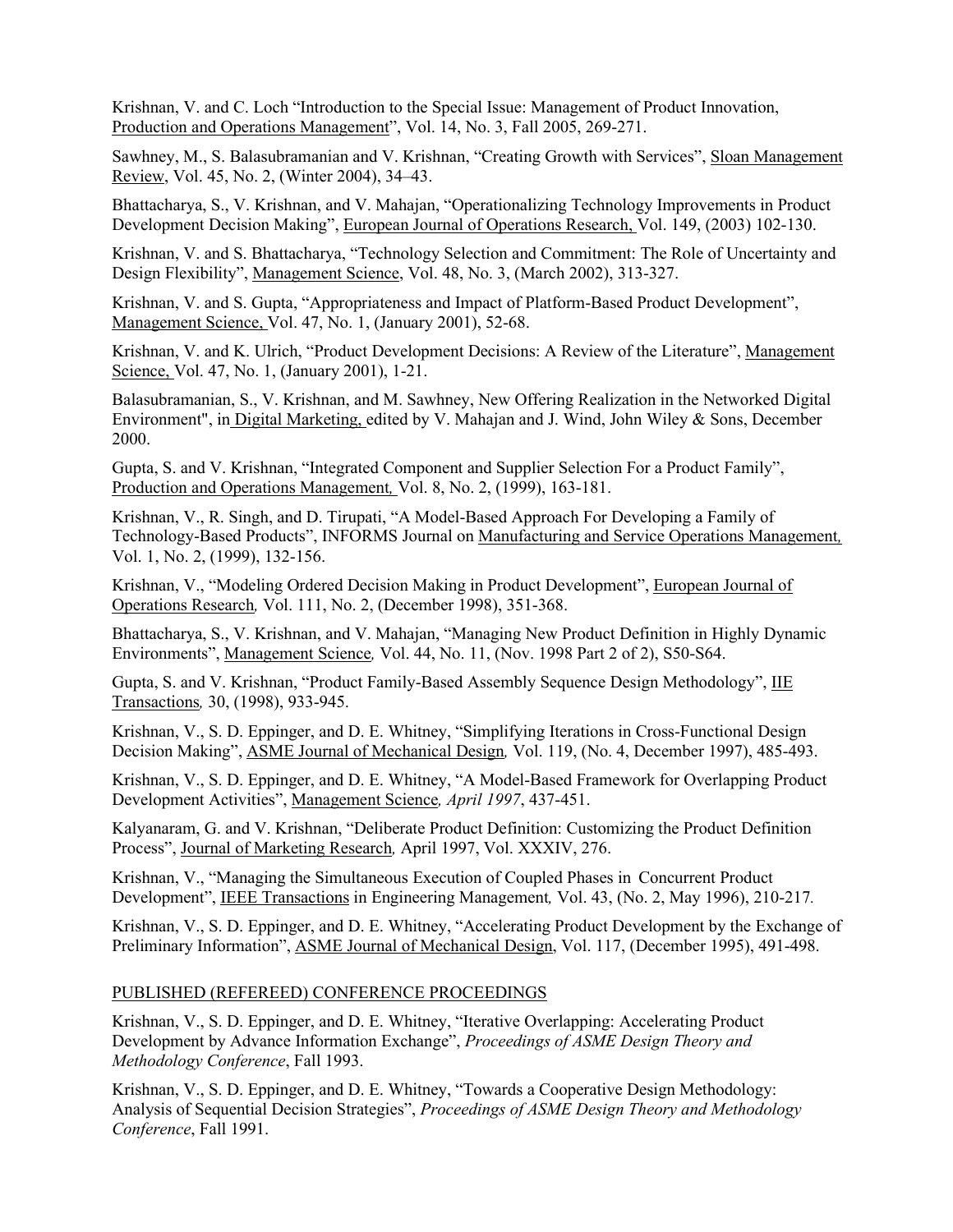Rinderle, J. R. and V. Krishnan, "Constraint Reasoning in Concurrent Design, *Proceedings of ASME Design Theory and Methodology*, Fall 1990.

## PAPERS UNDER REVIEW OR IN PREPARATION FOR SUBMISSION

Nittala, L. and V. Krishnan, "Designing Internal Innovation Contests". Under Review at Management Science.

Chen, W., V. Krishnan and K. Zhu, "Release Early, Release Often"? An Empirical Analysis of Release Strategy in Open Source Software Co-Creation". Revision Re-submitted to Information Systems Research.

Nittala, L., P. Lacourbe, and V. Krishnan, "Sustainable Innovation: Designing Product Lines That Improve Environmental Quality". Revision Requested at Production and Operations Management.

Krishnan, V., J. Lee, O. Mnyshenko, and H. Shin, "Inclusive Innovation: Broader Market coverage for Innovative New Products". " Revision Requested at Manufacturing and Service Operations Management.

Maki, K. and V. Krishnan, "Collaborative Innovation and Knowledge Creation: Theory and Testing with a Natural Experiment in Japan". Under preparation for submission.

### RECENT INVITED PRESENTATIONS

Cornell University

Duke University

Georgia Institute of Technology

INSEAD

Massachusetts Institute of Technology

Harvard University

University of Chicago

University of Michigan

University of Hong Kong

Stanford University

University of California, Los Angeles

Recent Conference Presentations

2016 Summer INFORMS International *Invited Plenary Talk* "Innovation & Entrepreneurship"

"Decision Structure and Outcomes in Technology Supply Chains" (with J. Wang and X. Wu)

- ◆ 2016 INFORMS International Conference, Hawaii.
- The 9th Annual International Conference of CSAMSE, Hefei, China.
- The Seventh POMS-HK International Conference, Macau, China.
- International Workshop on Supply Chain Management, Shanghai Maritime University, China

"Managing Exploration and Execution" (with Lakshmi Nittala and Sanjiv Erat)

- Production & Operations Management Society annual conference 2015, Washington DC
- INFORMS Annual Conference 2015, Philadelphia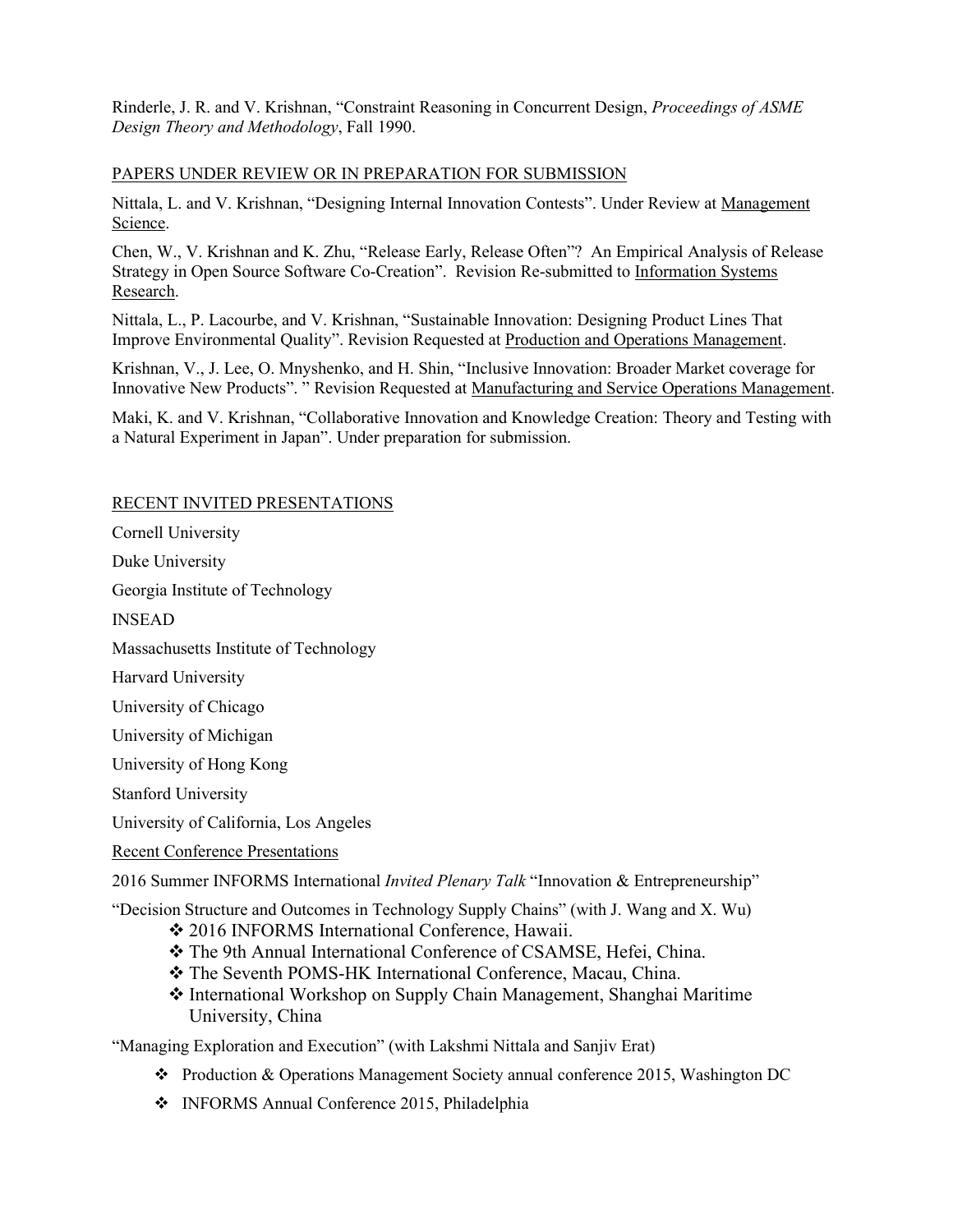"Release Early, Release Often..." (with W. Chen and K. Zhu)

- 10th China Summer Workshop on Information Management (CSWIM), Dalian, China, Jun 25-26, 2016. (*Best Paper Award*)
- Proceedings of Pacific Asia Conference on Information Systems (PACIS), Jeju Island, Korea, Jun 18-22, 2013.
- 2013 Annual INFORMS Conference, Minneapolis, October 2013.
- 17th Pacific Asia Conference on Information Systems (PACIS 2013), Jeju Island, Korea

"Business Model Innovation for Technology Supply Chains" (with J. Lee and H. Shin)

- MSOM International Conference 2015 Toronto Canada June 2015
- INFORMS International Conference 2015 Philadelphia PA 11/2015

"Inclusive Innovation: Broader Market Coverage for Innovative Products"

- [2014 Annual INFORMS Conference, San Francisco, October](http://meetings2.informs.org/sanfrancisco2014/Images/pdfs/complete.pdf) 2014.
- [Production and Operations Mgmt Conference, 2015](https://www.pomsmeetings.org/ConfEvents/060/Binder1.pdf)
- [Production and Operations Mgmt Conference, 2014](https://www.pomsmeetings.org/confevents/051/book.pdf)

University of Utah, Product and Service Innovation Conference, February 2013

Marketing Science Conference, Boston MA, 2012.

University of Utah, Product and Service Innovation Conference, February 2011

CASE STUDIES AND BUSINESS ARTICLES

Lakhani, Karim R., Vish Krishnan, and Ruth Page. "Bioinspiration at the San Diego Zoo." Harvard Business School multimedia Case 614-703, June 2014.

Krishnan, V. and I. Bardhan, ["Clearly Productive: Research using the CLEAR index finds](http://www.optimizemag.com/article/showArticle.jhtml?articleId=56200370) [effectiveness just as important as efficiency in improving productivity,](http://www.optimizemag.com/article/showArticle.jhtml?articleId=56200370)" Optimize Magazine, Issue 39, January 2005

Krishnan, V. and J. Skilbeck, "Cynosure technologies: E-Procurement Strategy", The University of Texas at Austin Business School Case, June 1999, Rev. June 2000.

Krishnan, V., "E-Business Innovation at Golfsmith", The University of Texas at Austin Business School Case, June 1999, Rev. June 2000.

Thomke, S, V. Krishnan, and A. Nimgade, "Product Development at Dell Computer Corporation", Harvard Business School Case N9-698-113, June 1998 (currently on the Harvard Business School best-selling cases list).

### RECENT HONORS AND AWARDS

Most Valuable Professor, Working "Flex" MBA Program, University of California, San Diego, 2009, 2012, 2016.

Invited Plenary Speaker, INFORMS International Conference, 2016.

10th China Summer Workshop on Information Management June 2016 *Best Paper Award*

Invitee to the Wall Street Journal CIO Forum 2016, where a very select group of top academics invited to lead discussion with the top CIO's in the world

Distinguished Fellow, Production and Operations Management College of Product Innovation & Technology Management, Charlotte NC 2012.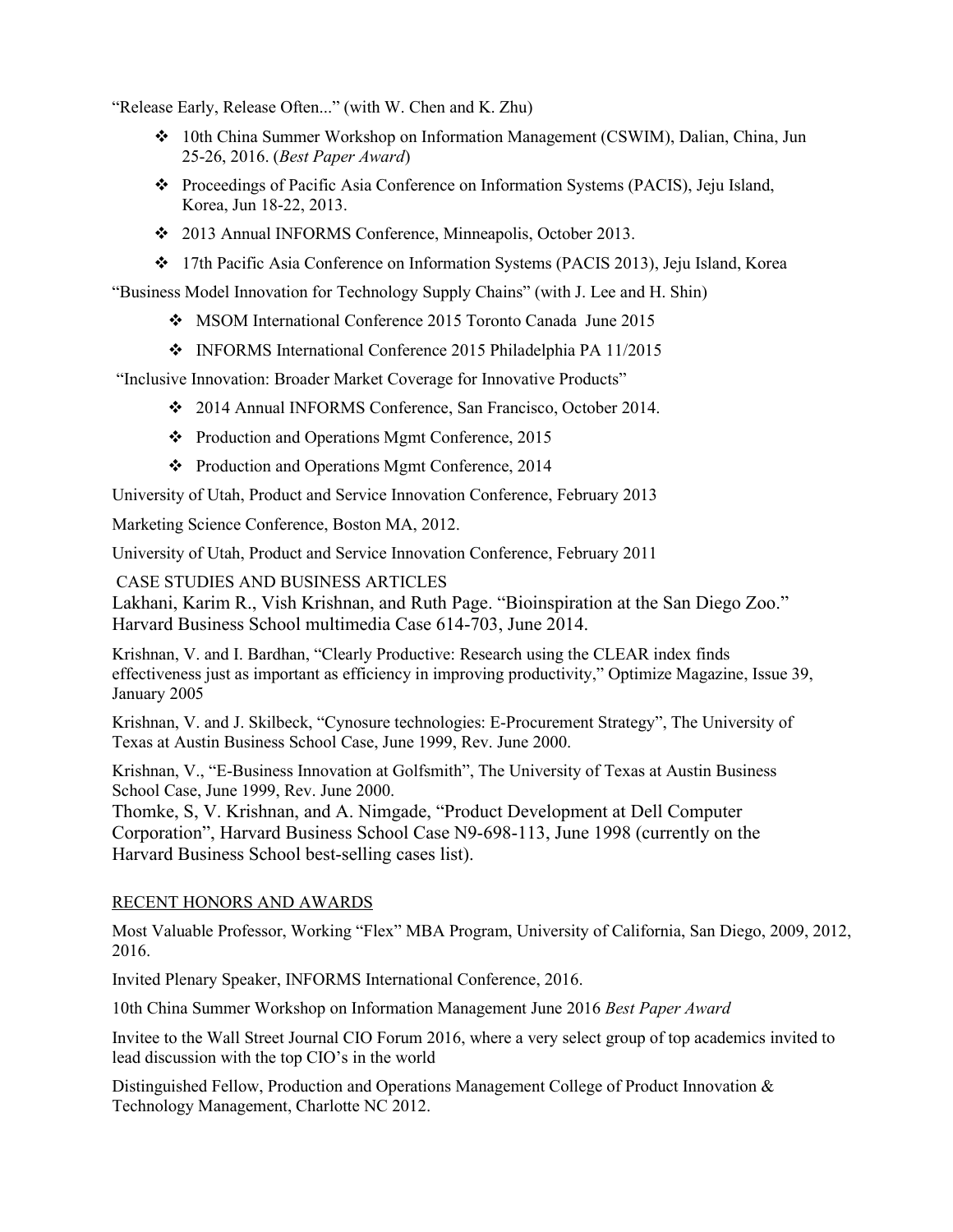# RECENT GRANTS

**Co-PI on a \$12 Million NIH grant "Center for Accelerating Innovation", 2013 with UCLA, UCSF, UCI and UC-Davis Medical Schools.**

**Curriculum Development Grant from University of California Office of the President (UCOP) to develop an online course titled, "New Service Innovation" 2014-2017.**

**Research grant from UCOP to organize a Center for Service Science (April 2013).**

**PI or Co-PI in Proposals submitted to UCOP, NIH and NSF, involving substantial time commitment.**

**Research grant from Ford Foundation to identify methods to improve new product development.**

**Grant from IBM to prepare teaching material on the impact of ebusiness on operations.**

**Research grant from Dell Computer Corporation to study the impact of information technology on new product development.**

**Research grant From Ford Motor Company to study product development flexibility.**

**Research grant From National Instruments for research on product family development.**

**Research grants from the International Motor Vehicle Program at MIT for research on product development and supply chain management, 1995.**

Research award from the Marketing Sciences Institute - one of six nationally selected proposals, co-authored with R. Singh and Vijay Mahajan, April 1995.

## **Doctoral Student Advising**

Kanetaka Maki (Rady, Committee Chair, First placement: Stanford University)

Wei Chen (Rady, Committee Member, First placement: University of Arizona)

Wenge Zhu (University of Texas at Austin Committee Chair, Placement: Cal State, Pomona)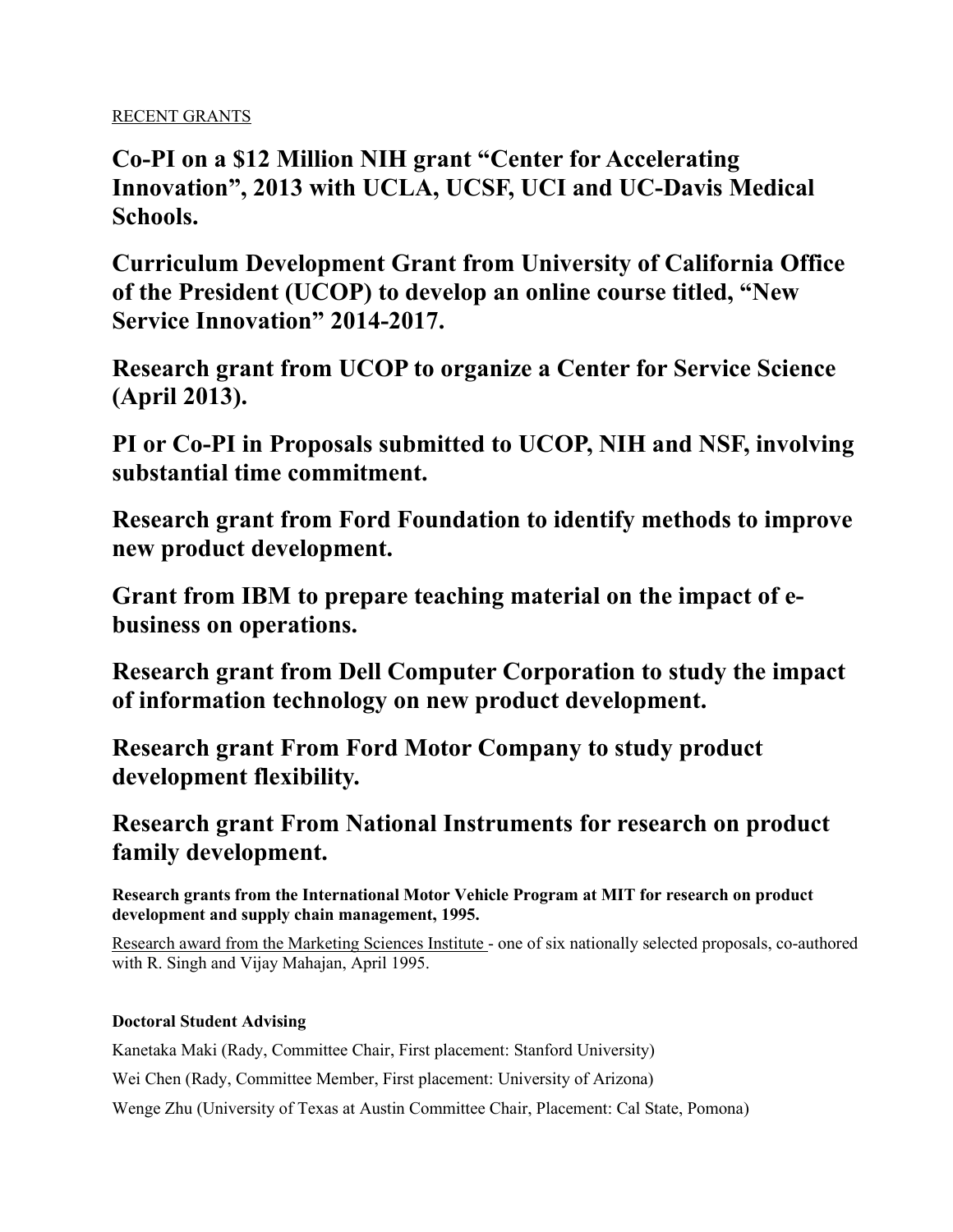Sreekumar Bhaskaran (University of Texas at Austin Committee Chair, Placement: Southern Methodist University)

Karthik Ramachandran (University of Texas at Austin Committee Chair, Placement: Georgia Tech)

Shantanu Bhattacharya (University of Texas at Austin Committee Chair, First Placement: INSEAD)

Lakshmi Nittala (UCSD Rady Committee Co-Chair)

Junghee Lee (UCSD Rady Committee Co-Chair)

Deborah Anne (UCSD Economics, C Phil. Committee Member)

Naveen Basavanhally (UCSD Economics Committee Co-Chair with Joel Watson)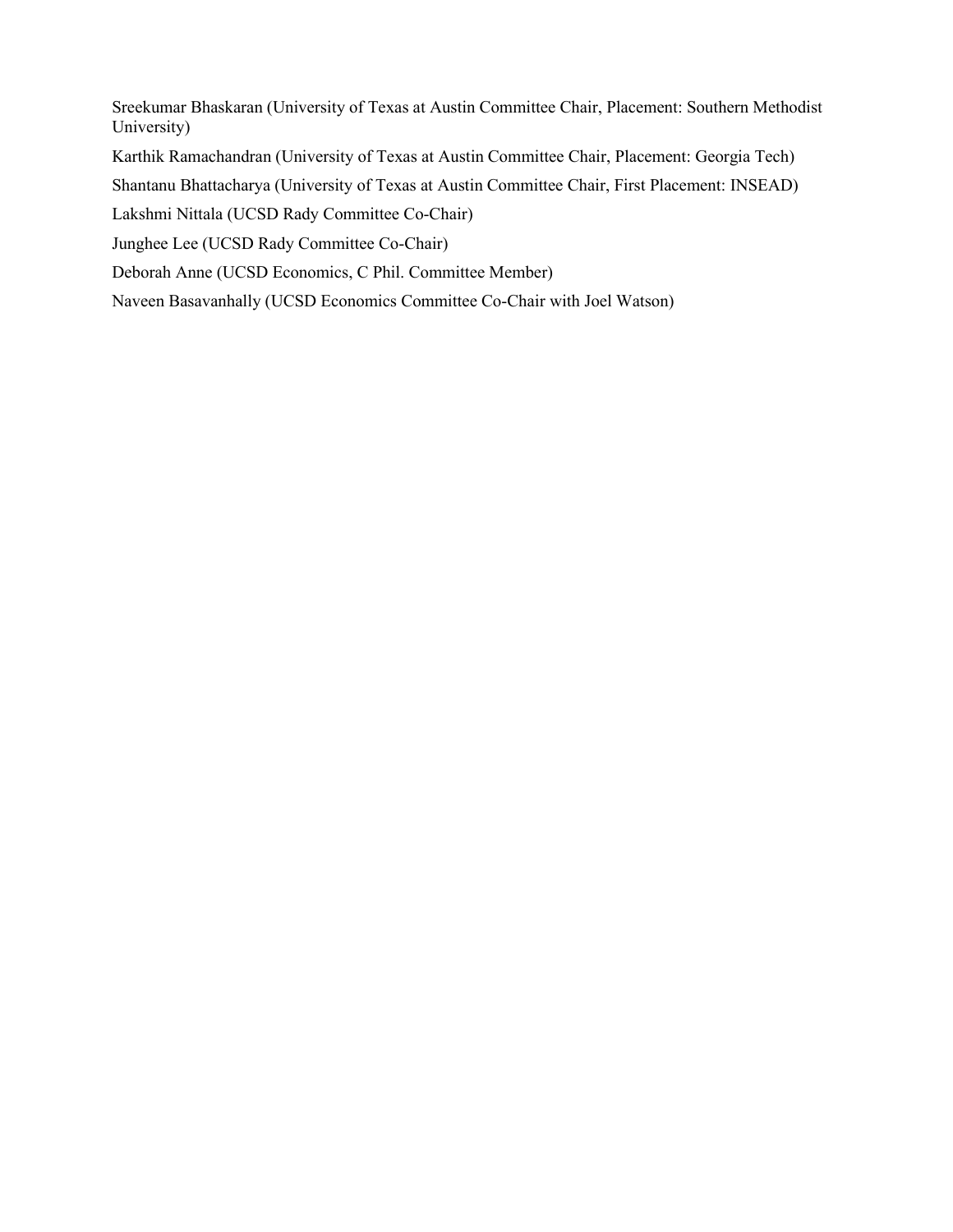## Rady (Internal) Service Contributions

Rady core curriculum review sub-committee faculty chair – appointed by Dean – May 2016-Current.

Faculty Director for Rady School's California Institute for Innovation & Development- Fall 2014-Current

Rady Doctoral Program Contributions: Program Director (2008-2010), Admissions Committee (2009- 2015), Program Review Committee (2008-2015).

Faculty Participant in Rady School's Ranking Review and Corrective Actions with Dean and Senior Staff, Jan 2016-Current

Faculty Lead in Rady School's Initiative to Integrate Beyster Institute, Jan 2016-Current

Faculty Participant in Rady School's Faculty Equity, Diversity and Inclusion Efforts, July 2015-Current

Chaired and participated in multiple ad hoc committees (not named to keep information confidential)

Lab to Market curriculum faculty coordinator involving weekly meetings with course faculty and MBA students in flex and full time program to discuss project ideas, 2006-Current; Participant in review panels.

Participation/Presenter in MBA Student Orientation and Outreach Programs; Regular Attendee and Faculty Host in Professional Seminars, Graduation Dinners and Commencement Ceremonies

ITO area seminar, recruitment, and PhD admissions coordination, 2006-2015.

Represented Rady School in central campus committees (undergraduate minor program approval committee, Chairs council, Health Sciences MBA presentation to the Chairs, etc.)

AACSB Accreditation/Reaccreditation and Assurance of Learning Faculty Contributions, 2011 - 2016.

Rady Undergrad Program Contributions: Minor development in Business and Entrepreneurship, Curriculum Design and Delivery for a Highly-Rated Hybrid Online Course "New Service Innovation", Received UCOP Funding; Mentor for Undergraduate students

Committee for Rady School Financial Sustainability, 2013 – 2014.

Invited Presentations to the Rady Dean's Advisory Council, 2014-2016.

### UC San Diego Service Contributions

Rady Faculty Liaison to Health Sciences: Co-PI on the NIH CAI grant; Member of CTRI Educational Committee; Faculty Advisor to MAS program in clinical research; Faculty committee member for Masters degree in Drug Development; Faculty Liaison with Shiley Eye Center Leadership; Mentor to Health Sciences Graduate Students, Fellows, and Residents in the Blue Linc Program; Presentation to the CTRI advisory council and to Deans of Medical Schools from around the country; Contributions lauded in a letter by Asst. Vice Chancellor Health Sciences Academic Affairs, Dr. Bob Ross.

Rady Faculty Liaison to Jacobs School of Engineering: Associate Director of the Institute for the Global Entrepreneur; Advisor to the von Liebig Center; Advisor to the Masters in Data Science. Qualcomm Institute Funding Proposal Review Panel; Contributions recognized in a letter by Jacobs Dean Al Pisano.